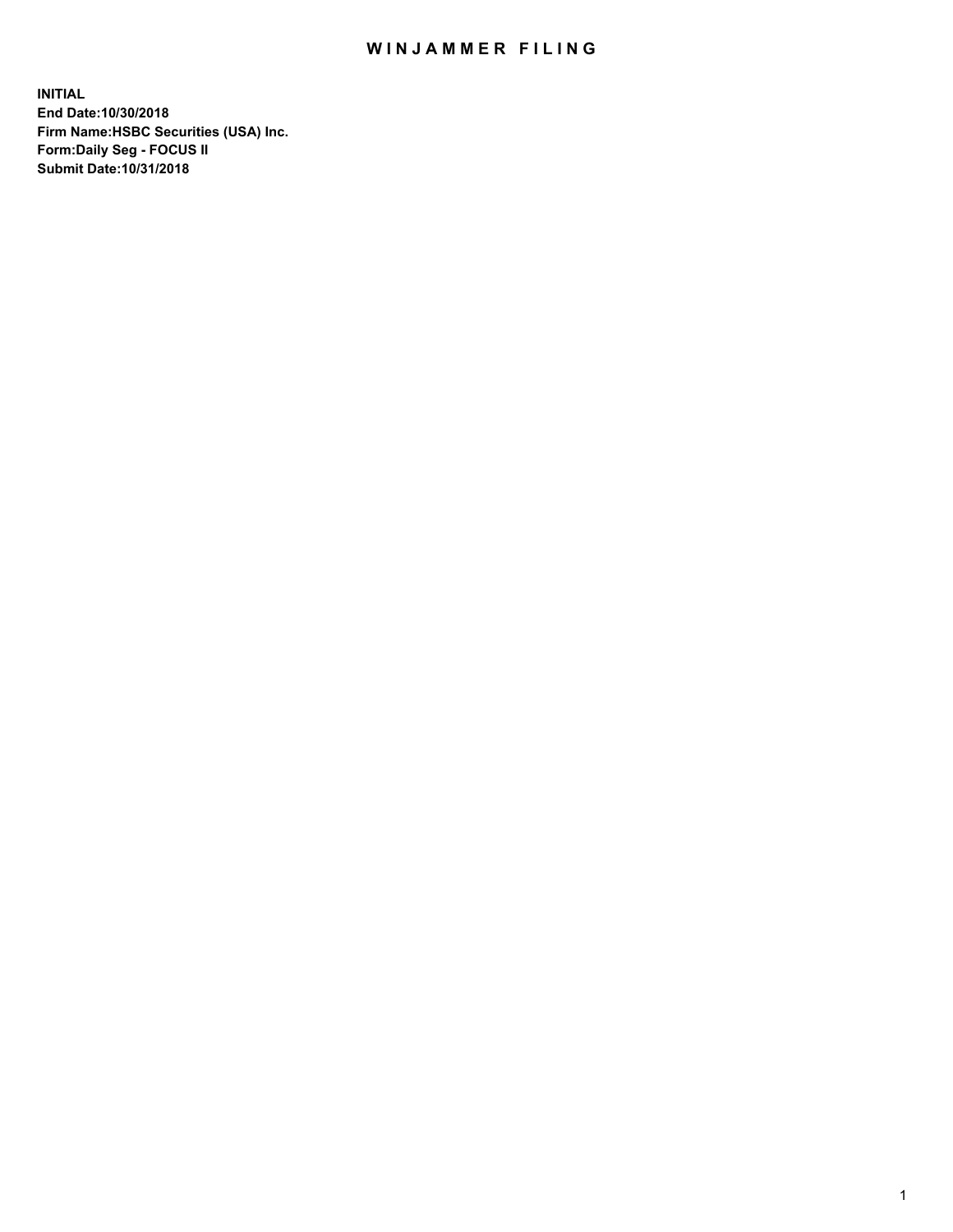**INITIAL End Date:10/30/2018 Firm Name:HSBC Securities (USA) Inc. Form:Daily Seg - FOCUS II Submit Date:10/31/2018 Daily Segregation - Cover Page**

| Name of Company                                                                                                                                                                                                                                                                                                                | <b>HSBC Securities (USA) Inc.</b>                                          |
|--------------------------------------------------------------------------------------------------------------------------------------------------------------------------------------------------------------------------------------------------------------------------------------------------------------------------------|----------------------------------------------------------------------------|
| <b>Contact Name</b>                                                                                                                                                                                                                                                                                                            | <b>Michael Vacca</b>                                                       |
| <b>Contact Phone Number</b>                                                                                                                                                                                                                                                                                                    | 212-525-7951                                                               |
| <b>Contact Email Address</b>                                                                                                                                                                                                                                                                                                   | michael.vacca@us.hsbc.com                                                  |
| FCM's Customer Segregated Funds Residual Interest Target (choose one):<br>a. Minimum dollar amount: : or<br>b. Minimum percentage of customer segregated funds required:% ; or<br>c. Dollar amount range between: and; or<br>d. Percentage range of customer segregated funds required between:% and%.                         | 109,000,000<br>$\overline{\mathbf{0}}$<br>0 <sub>0</sub><br>0 <sub>0</sub> |
| FCM's Customer Secured Amount Funds Residual Interest Target (choose one):<br>a. Minimum dollar amount: ; or<br>b. Minimum percentage of customer secured funds required:%; or<br>c. Dollar amount range between: and; or<br>d. Percentage range of customer secured funds required between:% and%.                            | 25,000,000<br><u>0</u><br>0 <sub>0</sub><br>00                             |
| FCM's Cleared Swaps Customer Collateral Residual Interest Target (choose one):<br>a. Minimum dollar amount: ; or<br>b. Minimum percentage of cleared swaps customer collateral required:% ; or<br>c. Dollar amount range between: and; or<br>d. Percentage range of cleared swaps customer collateral required between:% and%. | 100,000,000<br><u>0</u><br>00<br>0 <sub>0</sub>                            |

Attach supporting documents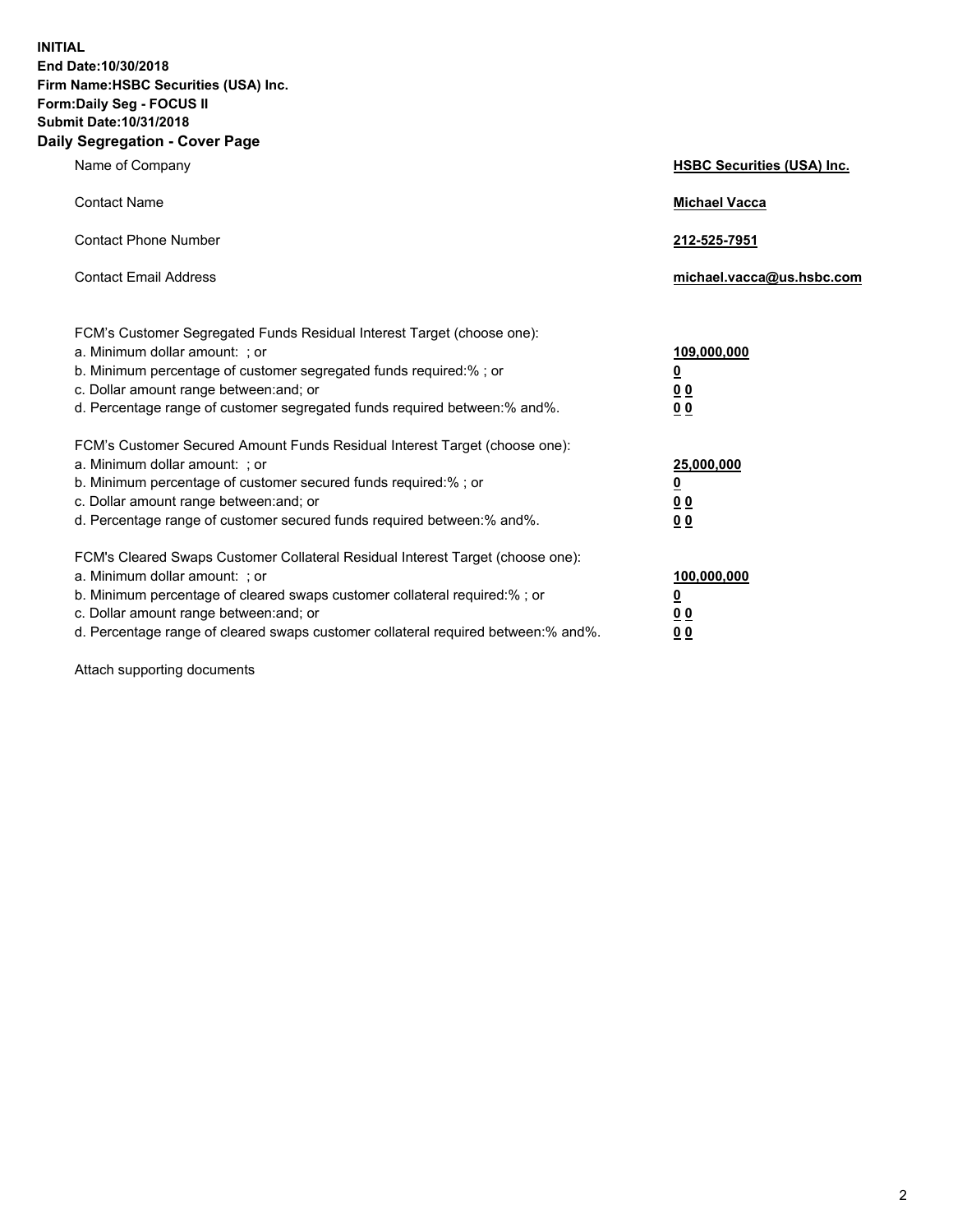**INITIAL End Date:10/30/2018 Firm Name:HSBC Securities (USA) Inc. Form:Daily Seg - FOCUS II Submit Date:10/31/2018 Daily Segregation - Secured Amounts** Foreign Futures and Foreign Options Secured Amounts Amount required to be set aside pursuant to law, rule or regulation of a foreign government or a rule of a self-regulatory organization authorized thereunder **0** [7305] 1. Net ledger balance - Foreign Futures and Foreign Option Trading - All Customers A. Cash **59,203,941** [7315] B. Securities (at market) **74,776,707** [7317] 2. Net unrealized profit (loss) in open futures contracts traded on a foreign board of trade **35,015,673** [7325] 3. Exchange traded options a. Market value of open option contracts purchased on a foreign board of trade **0** [7335] b. Market value of open contracts granted (sold) on a foreign board of trade **0** [7337] 4. Net equity (deficit) (add lines 1. 2. and 3.) **168,996,321** [7345] 5. Account liquidating to a deficit and account with a debit balances - gross amount **1,162,239** [7351] Less: amount offset by customer owned securities **-1,162,189** [7352] **50** [7354] 6. Amount required to be set aside as the secured amount - Net Liquidating Equity Method (add lines 4 and 5) **168,996,371** [7355] 7. Greater of amount required to be set aside pursuant to foreign jurisdiction (above) or line 6. **168,996,371** [7360] FUNDS DEPOSITED IN SEPARATE REGULATION 30.7 ACCOUNTS 1. Cash in banks A. Banks located in the United States **60,875,337** [7500] B. Other banks qualified under Regulation 30.7 **0** [7520] **60,875,337** [7530] 2. Securities A. In safekeeping with banks located in the United States **50,126,205** [7540] B. In safekeeping with other banks qualified under Regulation 30.7 **0** [7560] **50,126,205** [7570] 3. Equities with registered futures commission merchants A. Cash **0** [7580] B. Securities **0** [7590] C. Unrealized gain (loss) on open futures contracts **0** [7600] D. Value of long option contracts **0** [7610] E. Value of short option contracts **0** [7615] **0** [7620] 4. Amounts held by clearing organizations of foreign boards of trade A. Cash **0** [7640] B. Securities **0** [7650] C. Amount due to (from) clearing organization - daily variation **0** [7660] D. Value of long option contracts **0** [7670] E. Value of short option contracts **0** [7675] **0** [7680] 5. Amounts held by members of foreign boards of trade A. Cash **33,314,438** [7700] B. Securities **24,650,502** [7710] C. Unrealized gain (loss) on open futures contracts **35,015,673** [7720] D. Value of long option contracts **0** [7730] E. Value of short option contracts **0** [7735] **92,980,613** [7740] 6. Amounts with other depositories designated by a foreign board of trade **0** [7760] 7. Segregated funds on hand **0** [7765] 8. Total funds in separate section 30.7 accounts **203,982,155** [7770] 9. Excess (deficiency) Set Aside for Secured Amount (subtract line 7 Secured Statement Page 1 from Line 8) **34,985,784** [7380]

10. Management Target Amount for Excess funds in separate section 30.7 accounts **25,000,000** [7780]

11. Excess (deficiency) funds in separate 30.7 accounts over (under) Management Target **9,985,784** [7785]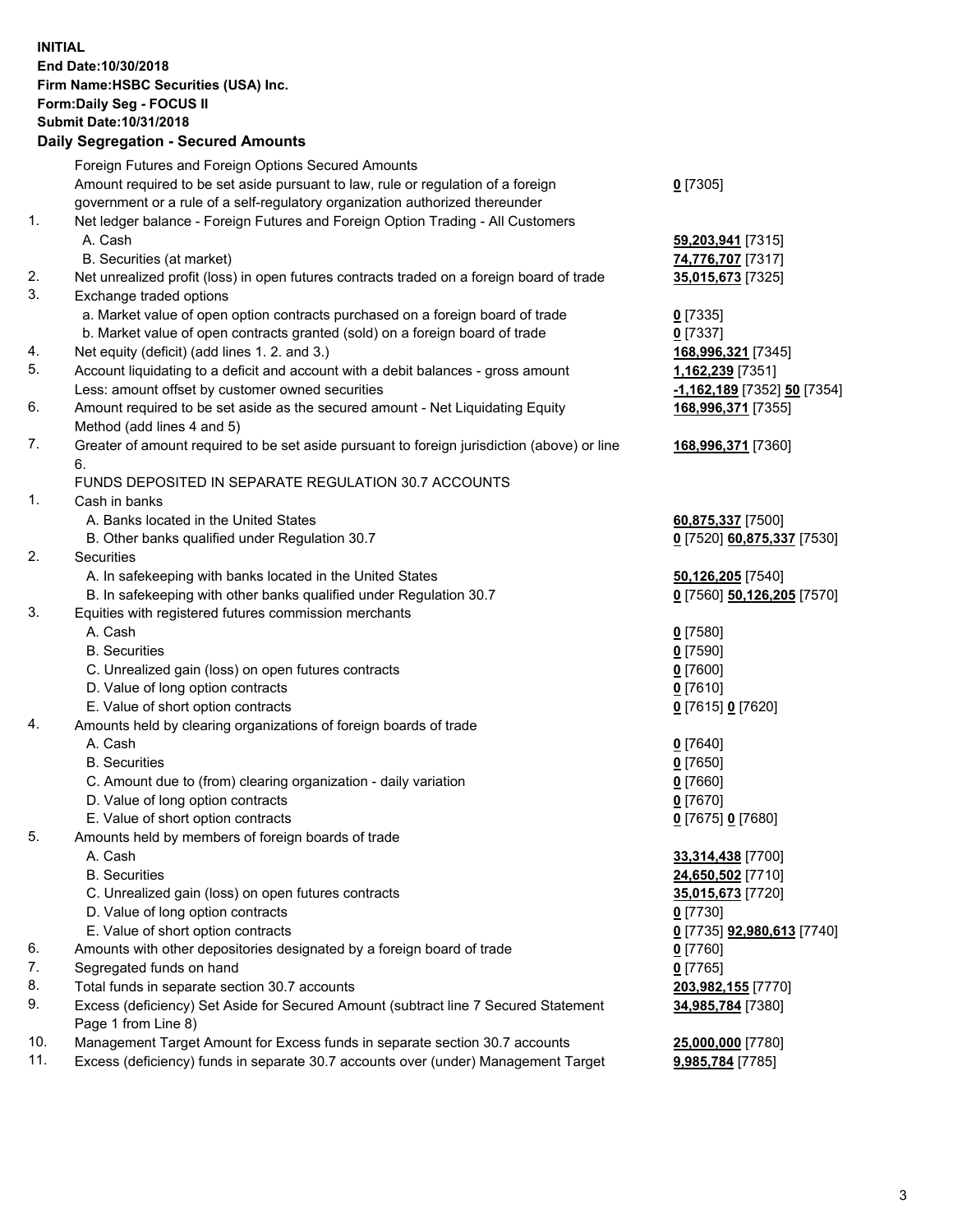**INITIAL End Date:10/30/2018 Firm Name:HSBC Securities (USA) Inc. Form:Daily Seg - FOCUS II Submit Date:10/31/2018 Daily Segregation - Segregation Statement** SEGREGATION REQUIREMENTS(Section 4d(2) of the CEAct) 1. Net ledger balance A. Cash **630,690,550** [7010] B. Securities (at market) **2,240,583,502** [7020] 2. Net unrealized profit (loss) in open futures contracts traded on a contract market **-217,789,894** [7030] 3. Exchange traded options A. Add market value of open option contracts purchased on a contract market **518,902,806** [7032] B. Deduct market value of open option contracts granted (sold) on a contract market **-465,046,617** [7033] 4. Net equity (deficit) (add lines 1, 2 and 3) **2,707,340,347** [7040] 5. Accounts liquidating to a deficit and accounts with debit balances - gross amount **158,921,357** [7045] Less: amount offset by customer securities **-158,839,255** [7047] **82,102** [7050] 6. Amount required to be segregated (add lines 4 and 5) **2,707,422,449** [7060] FUNDS IN SEGREGATED ACCOUNTS 7. Deposited in segregated funds bank accounts A. Cash **139,547,961** [7070] B. Securities representing investments of customers' funds (at market) **0** [7080] C. Securities held for particular customers or option customers in lieu of cash (at market) **813,839,107** [7090] 8. Margins on deposit with derivatives clearing organizations of contract markets A. Cash **20,786,243** [7100] B. Securities representing investments of customers' funds (at market) **328,073,601** [7110] C. Securities held for particular customers or option customers in lieu of cash (at market) **1,425,088,050** [7120] 9. Net settlement from (to) derivatives clearing organizations of contract markets **33,869,696** [7130] 10. Exchange traded options A. Value of open long option contracts **518,902,806** [7132] B. Value of open short option contracts **-465,046,617** [7133] 11. Net equities with other FCMs A. Net liquidating equity **17,309,146** [7140] B. Securities representing investments of customers' funds (at market) **0** [7160] C. Securities held for particular customers or option customers in lieu of cash (at market) **0** [7170] 12. Segregated funds on hand **1,656,345** [7150] 13. Total amount in segregation (add lines 7 through 12) **2,834,026,338** [7180] 14. Excess (deficiency) funds in segregation (subtract line 6 from line 13) **126,603,889** [7190] 15. Management Target Amount for Excess funds in segregation **109,000,000** [7194] 16. Excess (deficiency) funds in segregation over (under) Management Target Amount **17,603,889** [7198]

Excess